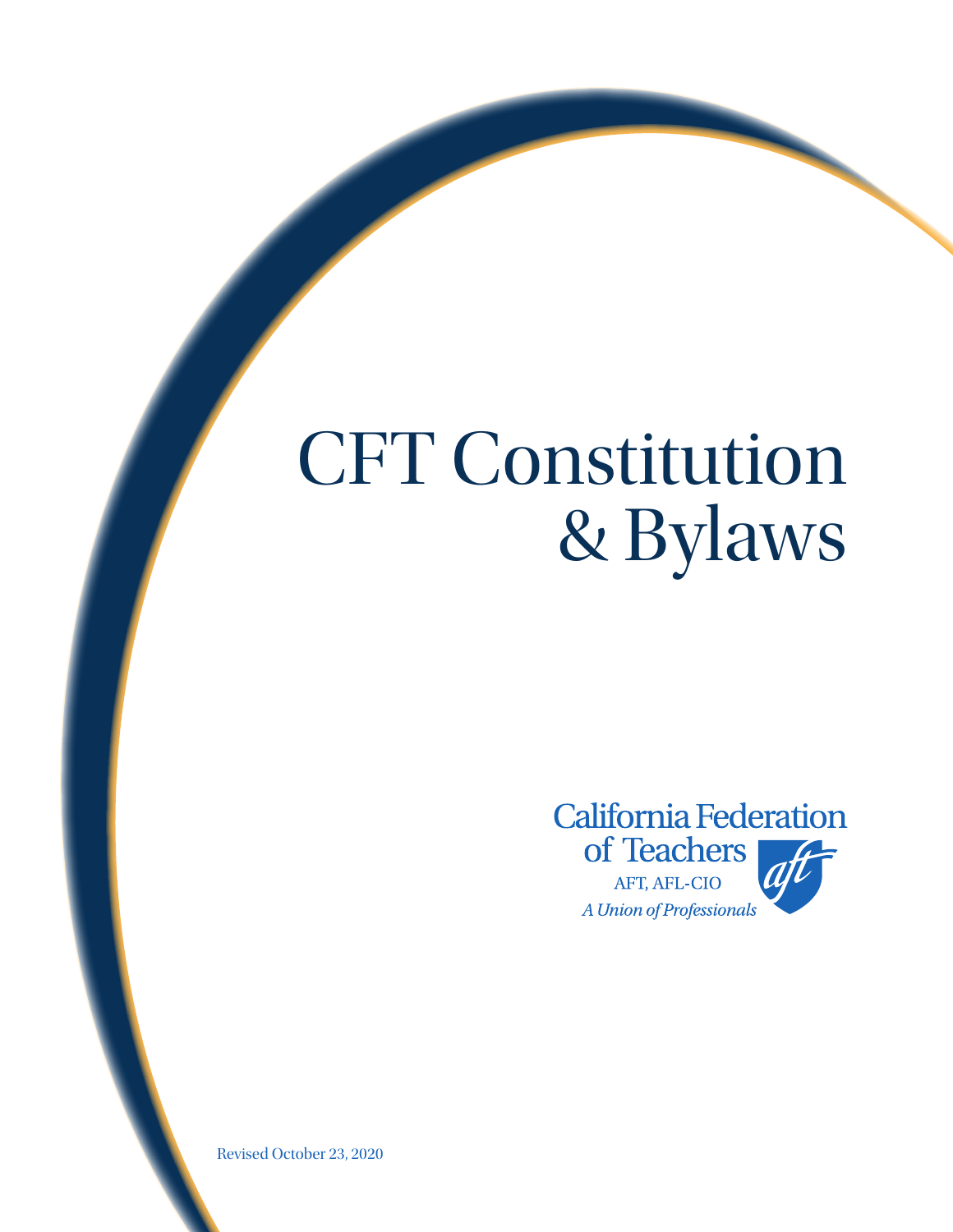# CFT Constitution & Bylaws

#### **Constitution**

| Objectives $\dots\dots\dots\dots\dots\dots\dots$ |
|--------------------------------------------------|
|                                                  |
|                                                  |
|                                                  |
|                                                  |
| Procedures for Amending  3                       |
| <b>Bylaws</b>                                    |
|                                                  |
|                                                  |
|                                                  |
| Procedures for Amending $\dots$ 11               |

# *Contents Contents: Alphabetical by Topic*

| Amendment                                                    | 3              |
|--------------------------------------------------------------|----------------|
| Constitution, By Convention                                  | 3              |
| Constitution, By Referendum                                  | 3              |
| Constitution, By Vote of Locals                              | $\overline{4}$ |
| By-Laws $\dots\dots\dots\dots\dots\dots\dots\dots\dots$      | 4              |
|                                                              | 1              |
| Community College Council                                    | $\overline{2}$ |
| Convention                                                   | 4              |
| Alternates                                                   | 6              |
| Biennial Meetings                                            | 4              |
| Committees                                                   | 7              |
| Councils of Locals                                           | 4              |
| Credentials                                                  | 5              |
| Delegates                                                    | 5              |
| Delegate Allocation                                          | 5              |
| Determining Average Membership. 5                            |                |
| Distribution of Votes                                        | 5              |
| $Ex$ -Officio Delegates                                      | 5              |
| Members-at-Large                                             | 5              |
| Nominations and Elections                                    | 6              |
| Quorum                                                       | 6              |
| Resolutions                                                  | 6              |
| Roll Call Vote                                               | 6              |
| Roll Call Voting Strength                                    | 5              |
| COPE Fund                                                    | 8              |
| Council of Classified Employees                              | $\overline{2}$ |
| Council of Retired Members                                   | 2              |
| Early Childhood/TK-12 Council                                | $\overline{2}$ |
| $Emplorees \ldots \ldots \ldots \ldots \ldots \ldots \ldots$ | 3              |
| Executive Council                                            | 3              |
| Legal Defense Fund                                           | 8              |
| Membership                                                   | 1              |
| Chartered Locals                                             | $\mathbf{1}$   |
| Members-At-Large                                             | 1              |
| Retired Members                                              | 1              |

| Name<br>1                            |
|--------------------------------------|
| 1<br>Objectives                      |
| 1                                    |
| Duties<br>1                          |
| Elections<br>1                       |
| 1                                    |
| President<br>1                       |
| 2                                    |
| Secretary Treasurer<br>1             |
| Vacancies<br>1                       |
| Vice President, AFT<br>3             |
| Vice President, Senior<br>1          |
| Vice Presidents<br>1                 |
| Per capitas<br>7                     |
| Agency Fee Non-Members<br>7          |
| Calculations<br>8                    |
| Classes of Membership<br>7           |
| 9<br>Delinquency                     |
| Reports<br>8                         |
| Special Assessments<br>9             |
| Staff Funding Program<br>9           |
| Student Members<br>. 9               |
| 11                                   |
| Staff Funding Base<br>10             |
| Staff Funding Program<br>9           |
| State Council<br>2                   |
| Duties and Responsibilities<br>2     |
| Meetings<br>3                        |
| $\overline{2}$<br>Membership         |
| $\overline{c}$<br>Purpose            |
| Quorum<br>3                          |
| Special Operating Rules<br>3         |
| Travel Reimbursement<br>10           |
| 3<br>Voting                          |
| University Council<br>$\overline{2}$ |
|                                      |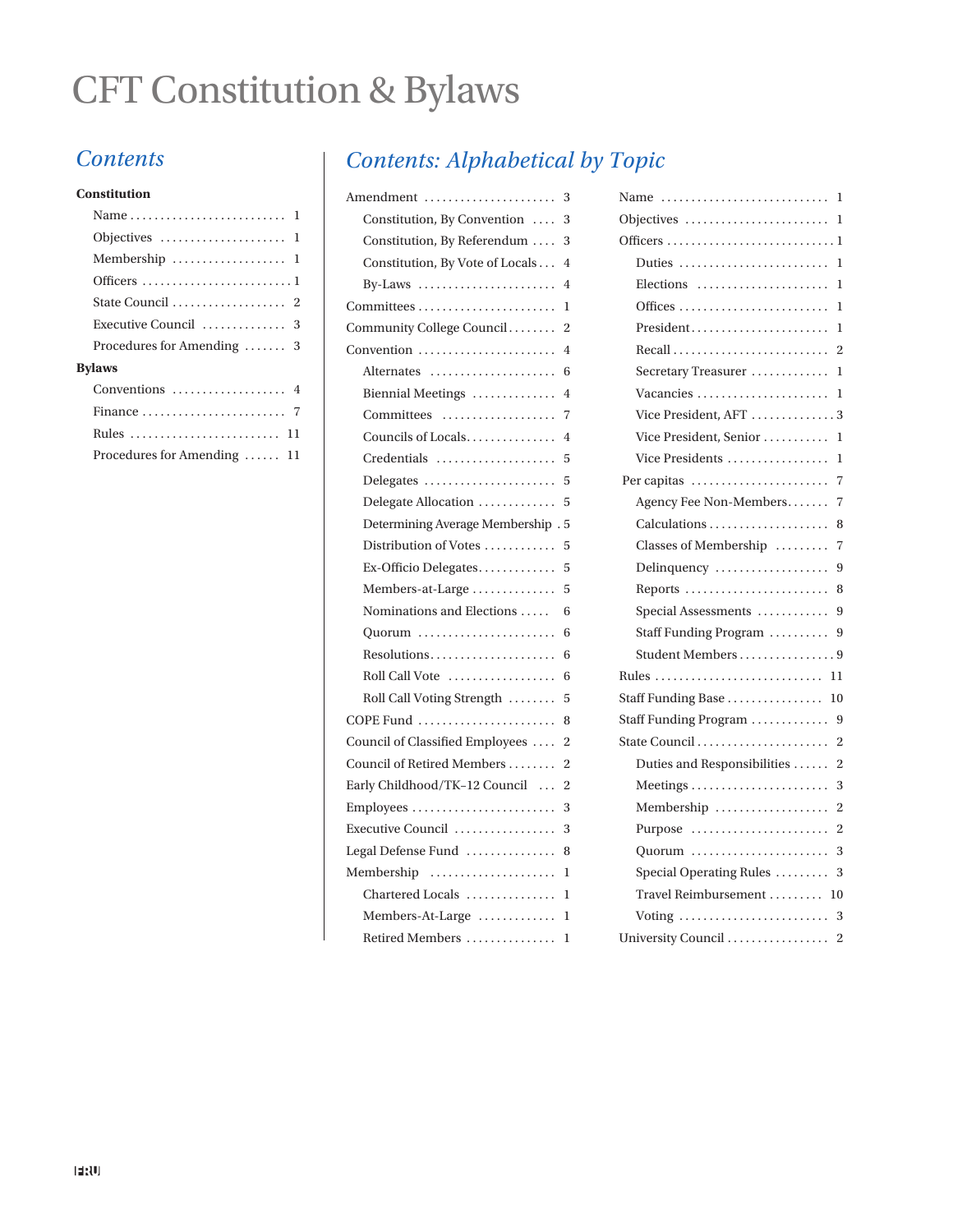# Constitution

## **ARTICLE I:** *Name*

This organization shall be known as the California Federation of Teachers (CFT).

# **ARTICLE II:** *Objectives*

The aims of this organization shall be to organize the educational and health care employees of California into locals chartered by the American Federation of Teachers (AFT); to bring them into relations of mutual assistance and cooperation; to obtain for them all the rights and benefits to which they are entitled; to raise the standards of their professions and to secure the conditions essential to the best professional service; to promote such democratization of the educational institutions as will enable them better to equip their students to take their places in the economic, social and political life of the community; to strive for equal educational opportunities for all; to initiate and support state legislation to benefit the students, and educational and health care employees of the state of California.

# **ARTICLE III:** *Membership*

#### **Section 1. Chartered Locals**

This organization shall consist of locals of AFT members chartered in California by the American Federation of Teachers. This organization shall consist of public and private school educational employees, educational workers, nurses, allied health professionals, other health-care employees and other workers.

#### **Section 2. Members-At-Large**

There shall be a class of members-at-large, which shall consist of members who work in locales where there is not a CFT local jurisdiction. These members will have full membership rights and privileges.

#### **Section 3. Retired Members**

Active members who retire from their present positions shall be admitted as CFT retiree members (without paying any per capitas) and without CFT voting rights except as provided in Article I, Section 7b of the By-Laws, but with the right to participate in benefit programs such as insurance, travel and discount buying services.

# **ARTICLE IV:** *Officers*

#### **Section 1. Elected Officers**

a. Officers shall be elected in odd-numbered years by the biennial convention for a term of two years. Nominations shall be made from the floor of the convention.Voters may cast votes in support of as many candidates for an office as they wish, and a majority of the votes cast shall be required for election to office. If more than one candidate receives a majority of the votes cast for an office, the candidate with the most votes is elected.

- b. The term of office for officers elected at a convention shall commence fourteen (14) days before the next regularly scheduled State Council or Executive Council, whichever is sooner, that occurs immediately following the convention but no later than sixty (60) days immediately following the convention.
- c. The elected officers of the CFT shall be a president, a secretarytreasurer, and twenty-four vice-presidents.
- d. The twenty-four vice-presidents shall elect a Senior Vice President from their body at an Executive Council meeting following the convention. The tenure of the Senior Vice President shall be co-terminus with the office of the President.
- e. The delegates to the conventions of the California Labor Federation, AFL-CIO and the American Federation of Teachers must be elected at the CFT Convention.

#### **Section 2. Duties of Officers**

- a. **President**: The President shall be the chief executive officer of the CFT. It shall be the President's duty to administer all the affairs of the Federation and to implement policies of the Federation as determined by the convention and the State Council. The President shall have the power to appoint the chairpersons of all committees and shall have the power to remove committee chairpersons subject to the approval of the Executive Council.
- b. **Senior Vice President**: It shall be the specific responsibility of the Senior Vice President to take the place of the President in case of incapacitation or if the office of the President is vacated. Other responsibilities may be assigned by the President or the Executive Council.
- c. **Vice Presidents:** It shall be the specific responsibility of the Vice Presidents to further the organization of AFT locals in the state and to remain in contact with a specific number of locals on a regular basis. Other responsibilities may be assigned by the President or the Executive Council.
- d. **Secretary-Treasurer:** The Secretary-Treasurer shall be responsible for administering the financial policies of the Federation as determined by the State Council and Convention. Other responsibilities may be assigned by the President or the Executive Council. The Secretary-Treasurer shall work under the direction of the President.

#### **Section 3. Elections**

#### a. Vacancies

1) **President**: If the President resigns office, becomes incapacitated or cannot complete the term of office, the Senior Vice-President shall serve as President until the next regularly scheduled convention. At this convention an election shall be conducted to fill the vacancy for the unexpired term of office.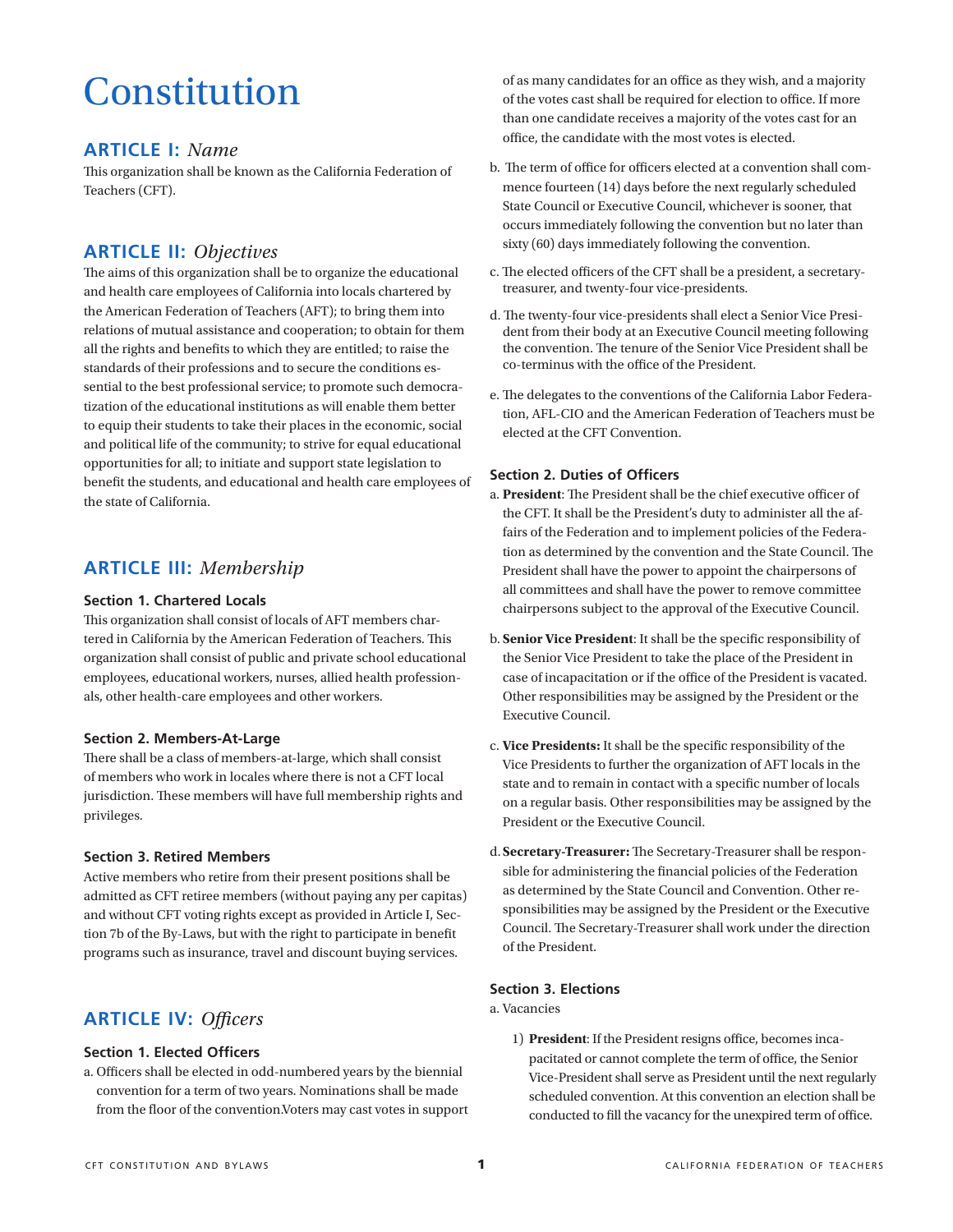- 2) If the Senior Vice President cannot or will not serve as President, the Executive Council shall elect a President who shall serve until the next regularly scheduled convention.
- 3) If the Senior Vice President becomes President, the Executive Council shall elect a new Senior Vice President for the unexpired term of office.
- 4) **Secretary-Treasurer**: In the event this office is vacated the Executive Council shall appoint a Secretary-Treasurer for the unexpired term of office until the next regularly scheduled convention.
- 5) **Vice President**: In the event that an office is vacated the Executive Council shall appoint a Vice President for the unexpired term of office.

#### b. Recall of Officers

- 1) When at least two-thirds of the members of the State Council within a period of sixty (60) calendar days ask for a recall of an elected officer, they shall do so by submitting a request in writing to either the President or Secretary-Treasurer, or whichever of the two is not subject to recall. Any elected officer of the Federation may be recalled by a three-fourths vote at any regular or special meeting of the State Council, providing each member of the Council has been notified of the proposed recall vote at least one week prior to the meeting. The notification will include a complete statement of charges and a reply by the officer subject to recall. Any officer recalled may appeal the decision of the State Council to the member locals by referendum, upon filing a request for same either with the President or the Secretary-Treasurer or whichever of the two is not subject to recall. If the President and the Secretary-Treasurer are both subject to recall, the Senior Vice President of the Executive Council shall be the petitioned officer. In all such cases, the petitioned officer shall poll the locals. A majority of all votes cast shall be necessary for reinstatement of an officer.
- 2) When at least one-third of the member locals within a period of sixty (60) calendar days ask for a recall of an elected officer, they shall do so by submitting a request in writing to either the President or the Secretary-Treasurer, or whichever of the two is not subject to recall. The petitioned officer shall poll the locals within thirty (30) days from the receipt of the petition. It shall be the duty of the officers of the member locals to submit the question to be voted on, with the summary discussion to all of their respective local members, and to supply all members with official ballots. The ballot shall be secret. The officers of the member locals shall have the responsibility for the integrity of the ballot. The individual ballots cast shall be tabulated by the locals, and all ballots, together with tabulations, shall be delivered to the polling officer. Only ballots mailed or received by the polling officer within six weeks of the date sent out shall be counted. A two-thirds majority of all votes cast shall be necessary to recall.
- 3) Only ballots of locals in good standing on the closing date of the recall referendum shall be counted. The votes of said locals shall not exceed in number the members for which per capita were last paid by the respective locals. Should the number of ballots cast by a local exceed the number to which the local is entitled, the ayes and noes shall be reduced proportionately to come within the required number of votes.
- 4) The polling officer shall tabulate the votes sent in by the locals and within one week of the closing date for receiving such ballots from the locals, shall announce by mail the results of the referendum. The tabulations by the polling officer shall be verified at the next meeting of the Executive Council.
- 5) The State Council shall have the power to adopt such further rules and regulations governing referenda, as it shall deem necessary.

# **ARTICLE V:** *State Council*

#### **Section 1. Purpose**

It shall be the purpose of the State Council to conduct the business of the Federation and to conduct all the affairs of the Federation in the periods between conventions.

#### **Section 2. Duties and Responsibilities**

- a. The State Council shall implement the policies set by the delegates of conventions.
- b. The State Council shall conduct the affairs of the Federation in the periods between conventions.
- c. The State Council shall approve the annual budget of the Federation and may revise it as deemed necessary.
- d. The State Council shall provide policies and direction for the officers of the Federation.
- e.The State Council shall establish committees, as it deems necessary, not inconsistent with this Constitution and the By-Laws.
- f. The State Council shall have the power to interpret and enforce this Constitution and to make rules not in conflict with this Constitution and shall report such rules to the succeeding convention for approval or rejection. Any interpretation of the Constitution by the State Council may be appealed at any subsequent convention.
- g. The State Council shall establish the following Councils: Community College Council (CCC), Council of Classified Employees (CCE), Universities Council (UC), and Early Childhood Transitional Kindergarten through 12th Grade Council (EC/TK-12), and the Council of Retired Members (CRM).

#### **Section 3. Membership**

The State Council shall comprise the President, the Secretary-Treasurer, the Vice Presidents, the Council Presidents, and the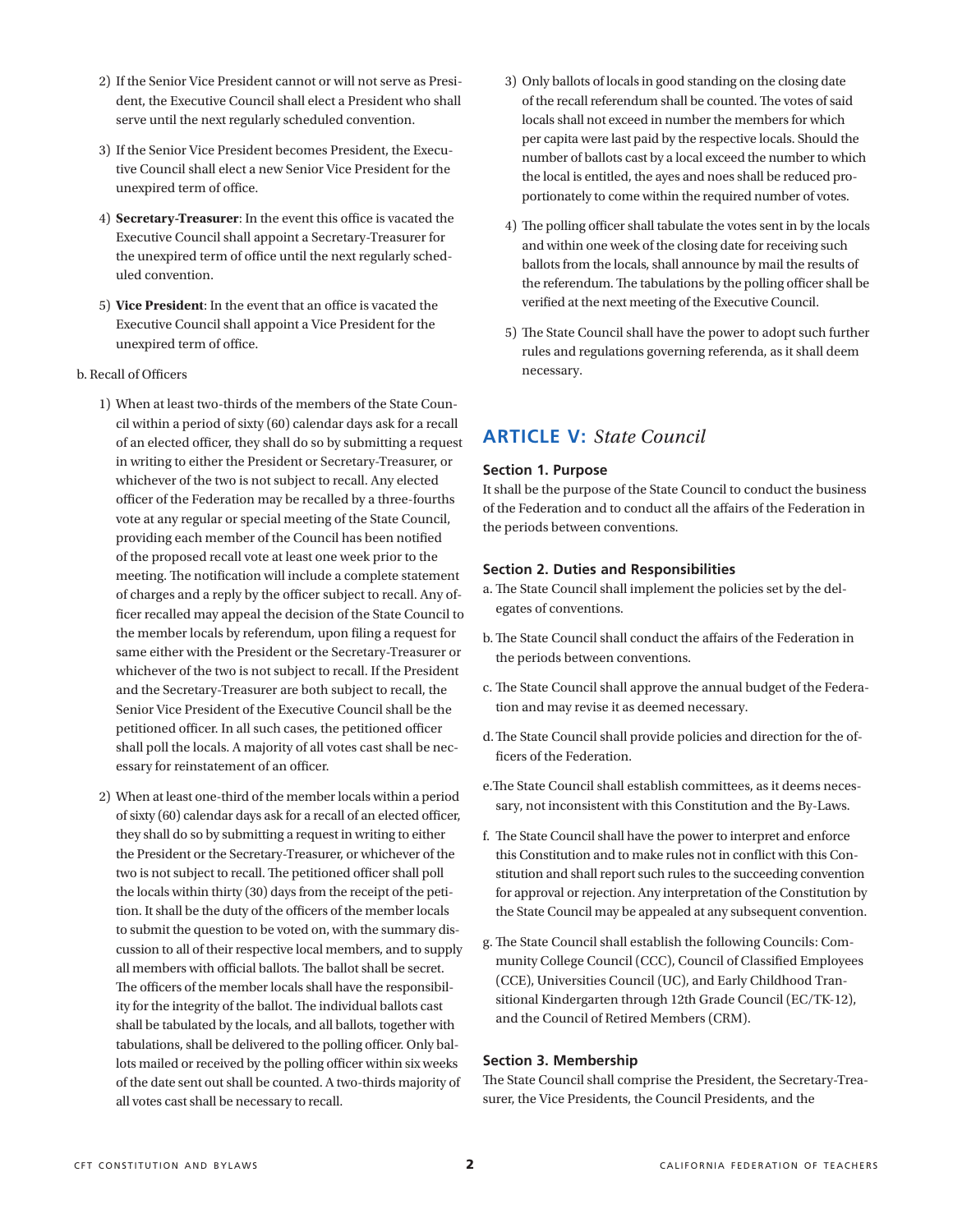designated delegate or alternate of each member local and/or council of locals.

#### **Section 4. Meetings**

- a. The State Council shall meet twice during a calendar year when there is no CFT Convention and once during a calendar year when there is a CFT Convention. The exact date, place, and other details shall be determined by the Executive Council. Special meetings of the State Council may be called by the President or by two-thirds of the members of the State Council, provided that a written notice stating the purpose of such meeting is sent by registered mail to all members of the State Council at least two weeks prior to the date set for the meeting.
- b. A quorum for transaction of business shall comprise twenty-five percent (25%) of the locals or of locals representing one-third (1⁄3) of the members of the CFT.

#### **Section 5. Special Operating Rules**

- a. The voting strength of each local at each State Council meeting shall be specified by the Secretary-Treasurer according to the voting strength of the local as per the most recently tabulated per capita payment submitted by the local.
	- 1) The delegates from a local or council of locals shall have the number of votes to which the local or council is entitled under the terms of the By-Laws, Article I, Section 2, 7 and 8.
	- 2) Locals combined into a council shall be considered as one local in apportioning votes in accordance with the By-Laws, Article I, Section 2.
	- 3) Each elected officer of the Federation and other voting members of the Executive Council shall be entitled to one vote unless that person is representing a local.
	- 4) Any national AFT Vice President from a CFT local shall have one vote unless that person is representing a local.

## **ARTICLE VI:** *Executive Council*

#### **Section 1. Membership**

The voting members of the Executive Council shall be the President, the Secretary-Treasurer, twenty-four Vice Presidents, and the Presidents of the Councils as listed in Article V, Section 2g.

- a. The Executive Council shall implement the policies of the Convention and the State Council.
- b. The Executive Council shall have the authority to conduct all the affairs of the CFT (including the authority to borrow money from commercial and private institutions) during the periods between meetings of the State Council and the Convention.
- c. The Executive Council shall prepare the annual budget subject to the approval of the State Council. The proposed budget shall

be distributed to all local presidents 14 days prior to its approval by the State Council.

- d. It shall be the responsibility of the Executive Council to have the financial records of the CFT audited every even numbered year and to submit the audits to the State Council and to the AFT.
- e. The Executive Council shall have the authority to assign duties and define areas of responsibility for each Vice President and the Secretary-Treasurer as stated in Article IV, Section 2b, 2c and 2d. The Executive Council shall select one of its Vice President members as the Senior Vice President.
- f. The Executive Council shall receive, review and approve all requests for defense funds and report to the State Council regarding the expenditure of funds.
- g. The Executive Council shall hire employees, as it shall deem necessary. Administrative employees shall be employed by individual or union contract with provision for orderly dismissal with the right of hearing and counsel available to the employee. Other employees may be employed by union contract and procedures shall be established in all contracts for orderly dismissal with the right of hearing and counsel unless otherwise provided in a union contract. The provisions of this sub-section shall not apply to the elected officers of the CFT.

## **ARTICLE VII:** *Procedures for Amending*

#### **Section 1. Amendment by Convention**

- a. This Constitution may be amended at a duly called convention by a two-thirds vote of delegates present and voting. All proposed amendments must be submitted in writing at least eight weeks prior to the Convention by the State Council, the Executive Council, the Councils as listed in Article V, Section 2g, or any affiliated local. The Secretary-Treasurer of the CFT must transmit copies of the proposed amendment(s) to the presidents of all affiliated locals at least 30 calendar days prior to the Convention.
- b. Each proposed amendment to this Constitution shall be published for the delegates as it was received by the Secretary-Treasurer.

#### **Section 2. Amendment by Referendum**

This Constitution may be amended by a referendum of the membership. Only members of locals in good standing shall be permitted to vote on the amendment. A majority of eligible votes is required for adoption. Submitting the amendment for referendum requires the following steps:

- a. The proposed amendment shall be submitted in writing by petition of not fewer than 200 members from not fewer than ten locals, by at least 10 percent of the locals, or by locals representing at least one-third of the total membership.
- b. The Secretary-Treasurer shall, within 30 days of the receipt of the proposed amendment, transmit copies of the official ballots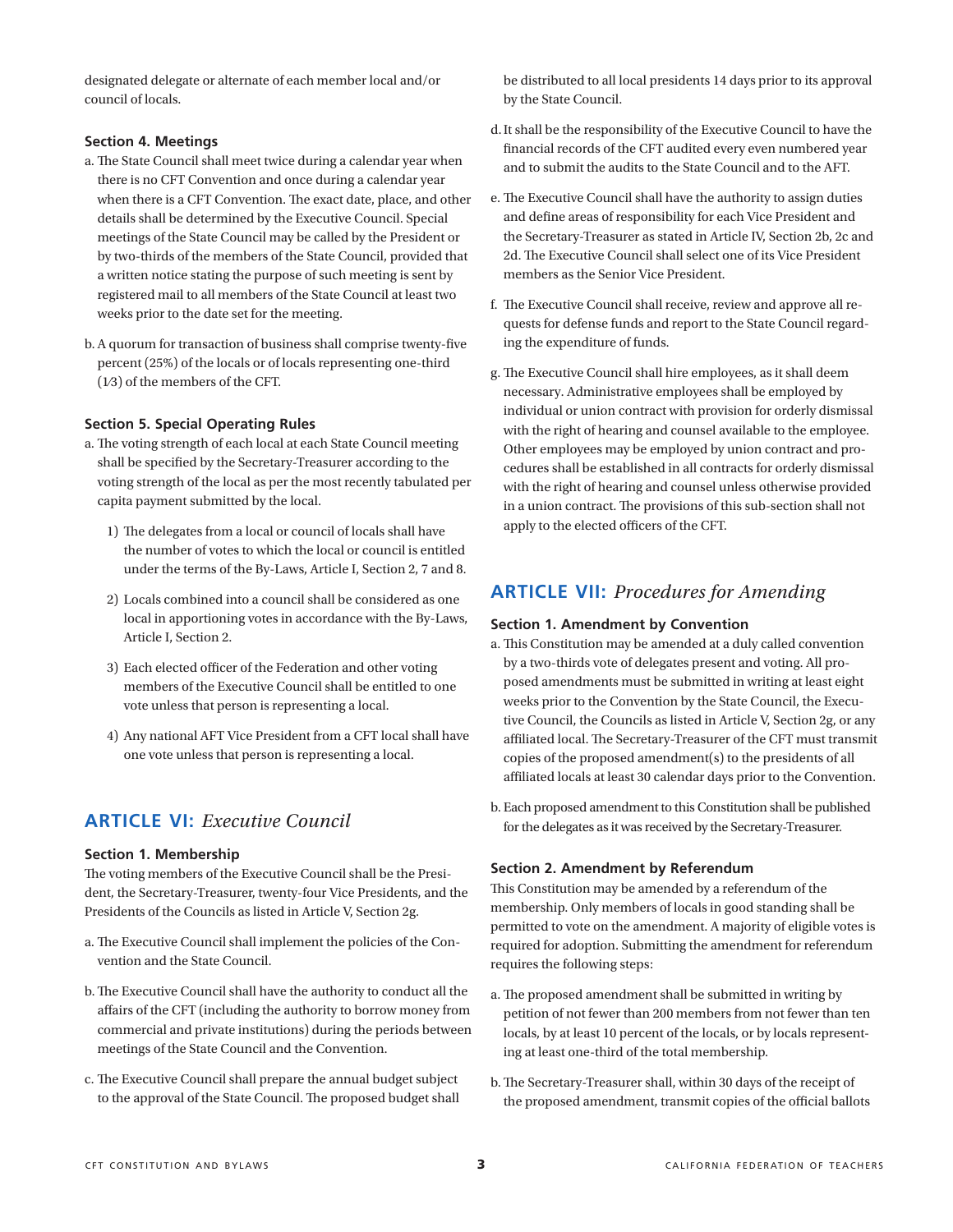to all local presidents with a summary of the divergent arguments. Upon receipt of the votes, the Secretary-Treasurer shall announce the results by mail within one week of the close of the date of the referendum. The officers of the various locals shall be responsible for the integrity of the ballots. Voting shall be by secret election. Should the number of ballots cast within any local exceed the number of members for which a local pays a per capita tax, the ayes and noes shall be reduced proportionately. All locals shall be notified regardless of standing.

- c. The balloting must take place within sixty (60) days following the date on which the Secretary-Treasurer sends the amendment to the locals.
- d. 1) The Secretary-Treasurer shall hand over the unopened ballots for counting to a three-member ballot committee appointed by the President and confirmed by the Executive Council.
	- 2) The committee, upon completion of the count, shall report to the Secretary-Treasurer, the President and the Executive Council the results of the balloting. The Secretary-Treasurer shall notify in writing the presidents of all locals within one week of the results of the election.
- e. No referendum vote shall be held within eight weeks prior to the convention.

#### **Section 3. Amendment by Vote of Locals**

This Constitution may be amended by a two-thirds vote cast by locals in good standing. The proposed amendment must be submitted by the State Council. The Secretary-Treasurer shall transmit the ballots to the locals within 30 days from the date of the approval of the State Council as follows:

- a. Each local shall be entitled to the same number of votes to which it is entitled under the terms of the By-Laws, Article I, Section 7. A majority of eligible votes must be cast by the locals in order for there to be a valid election.
- b. The vote must be cast within sixty (60) days from the date on which the Secretary-Treasurer transmits the amendment to the locals and the Constitution may not be amended by vote of locals within eight weeks prior to the Convention.
- c. The vote may be taken by any policy-making body for each local; however, the president and secretary of each local shall attest to the manner of voting and shall submit the election results to the Secretary-Treasurer.
- d. The Secretary-Treasurer shall transmit copies of the official ballot indicating the number of votes to which the local is entitled, with a summary of the divergent arguments, to the presidents of all locals in good standing.
- e. Every local shall be notified of the results of the vote and shall be given the arguments relating to the matter.
- f. Such amendments shall take effect once the Executive Council certifies that the correct procedures have been followed.

# Bylaws

# **ARTICLE I:** *Conventions*

#### **Section 1. Biennial Meetings**

A state convention shall be held each odd-numbered year at a time and place to be designated by the Executive Council. A convention call must be issued to all locals at least sixty (60) days prior to the date of the convention, specifying the program of the convention, the time of preliminary committee meetings, and the time the delegates are expected to arrive. In case the President fails to call said meeting within the time specified, the State Council shall have the power to call the Convention.

#### **Section 2. Councils of Locals**

a. Locals with fewer than 100 members each, but in the aggregate fewer than 300 members, from a contiguous geographic area, may form councils of locals for the general purpose of electing a common delegate to the Convention and/or State Council. Locals which form such a council under this section:

- 1. shall adopt a common resolution to establish the council in a regular meeting of such local no later than two months prior to the convention;
- 2. shall nominate at the same meeting of each local a member or members for the council's delegate(s);
- 3. shall elect at a meeting of each such local or by mail ballot, agreed to by the council and in conformity with federal law. The delegates and alternates shall be elected no later than two months prior to the Convention by a common secret ballot listing all nominees and their local numbers. The nominees receiving the highest number of votes totaled among all locals in the council will be the delegates and the next highest, the alternates. The number of delegates and alternates to Convention will be determined by Section 8 and be based on the aggregate membership of the council;
- 4. shall forward properly signed credentials from each local in the council for the duly elected delegate(s) and alternate(s), in time to reach the CFT office no later than two weeks prior to the Convention. The Executive Council shall approve procedures consistent with the requirements of this section for the election of the council delegates. The Secretary-Treasurer shall forward such procedures to all locals reporting fewer than 100 members in per capita five months prior to the Convention. No local participating in the council shall have any other delegate seated in the Convention. The voting strength of the council's delegate(s) shall be based on the aggregate of the membership in the locals which credential the council's delegate(s).
- b. The Executive Council is authorized to recognize a council of locals organized for the convenience of doing business with one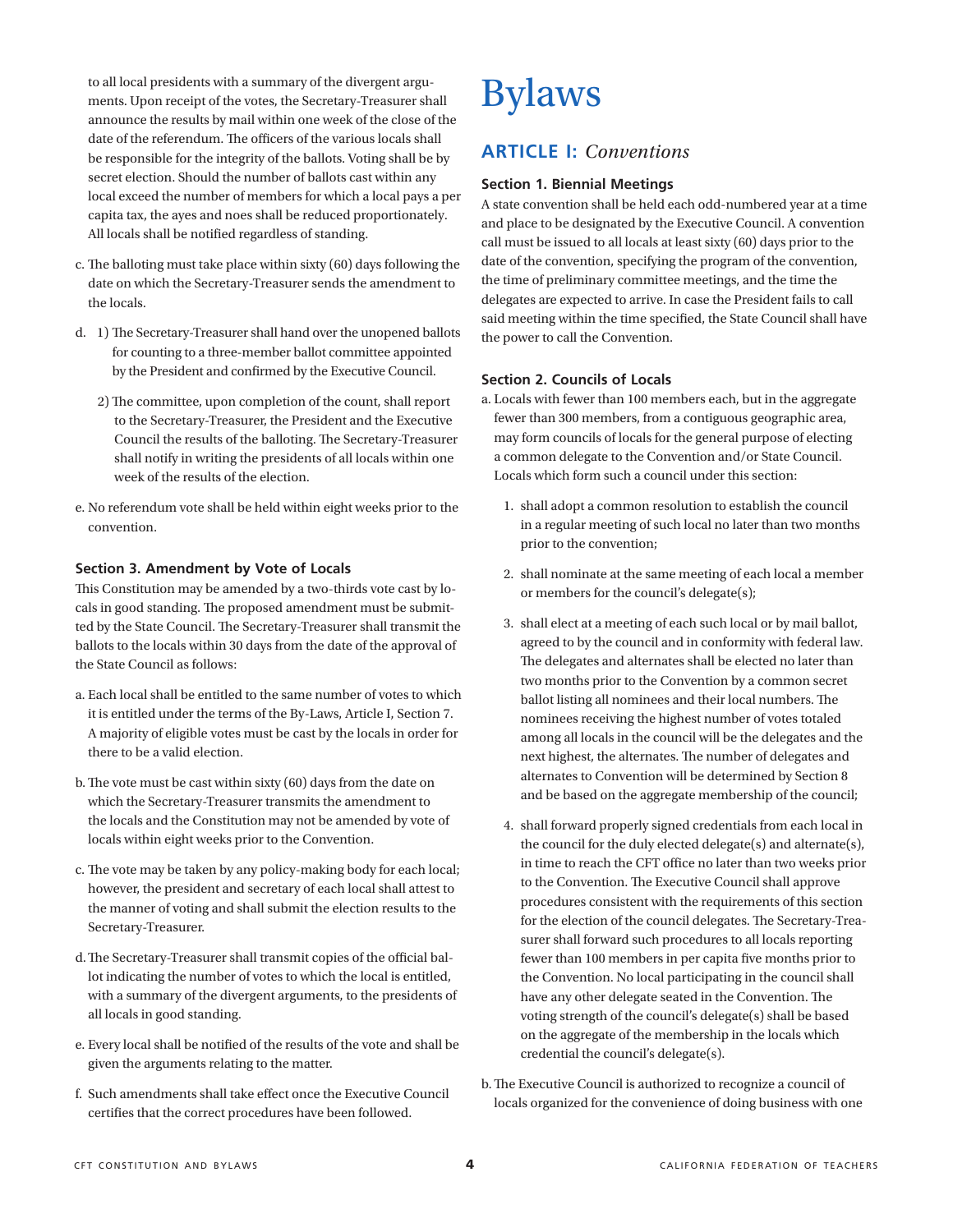employer common to all of the council's locals for the purpose of electing delegates to the Convention. Nomination procedures shall be established by such council to permit all such locals to nominate from their respective memberships at least thirty days in advance of the election, which shall be conducted by mail ballot in conformance with federal law. No other delegates shall be seated in the Convention from any individual local of the council unless the local has notified the CFT office one month prior to the Convention that it is not participating in such council for the purposes of electing delegates to the Convention. The voting strength of such council shall be based upon the aggregate membership of all such locals, which individually credential all delegates common to the council.

#### **Section 3. Members at Large**

- a. Members-at-large may nominate and elect delegates to convention by mail ballot in conformity with federal law. The delegates and alternates shall be elected no later than two months prior to the Convention by a secret mail ballot listing all nominees and their school districts. The nominees receiving the highest number of votes totaled will be considered delegates and the next highest, the alternates. The number of delegates and alternates to convention will be determined by Section 8 and be based on the aggregate membership of the members-at-large.
- b. A member-at-large delegate or alternate to Convention must be in good standing with the CFT.

#### **Section 4. Ex-Officio Delegates**

Voting members of the Executive Council who are not delegates from their locals shall be ex-officio delegates at the convention and shall each have one vote.

#### **Section 5. Credentials**

- a. The Secretary-Treasurer shall send a notice to locals in arrears one month before the Convention.
- b. The President shall cause suitable credential forms to be prepared and sent to each local. The President shall appoint a Credentials Committee of five; one member must be the Secretary-Treasurer.
- c. Locals must have delegates and alternates registered with the Secretary-Treasurer two weeks in advance of the Convention. Any exceptions shall be referred to the Credentials Committee. To be seated, delegates must be from locals in good standing and present credentials signed by the proper authorities of the local no later than noon of the second day of the Convention.

#### **Section 6. Delegates**

A credentialed delegate must be a member from a local in good standing. The delegate must be elected by secret ballot and in accordance with federal law. At the time of credentialing delegates, a local may certify alternates to serve in the place of its delegates who may be absent from the Convention. Alternates must meet the same membership requirements as delegates.

#### **Section 7. Delegate Allocation**

- a. One delegate to the biennial convention may be elected by each local or council of locals as stated in Section 2 having a membership of twenty-five or fewer. For each additional twenty-five members, or fraction thereof, one additional delegate may be elected. The delegate strength to any state convention shall be based on average membership pursuant to Section 8 of this article.
- b. Each organization of retired members chartered by AFT may elect one delegate to the AFT and CFT Conventions in the manner prescribed by Section 6 of this Article and shall be entitled to one vote at the Convention.

Such delegates shall be entitled to all rights and privileges of a delegate except that such delegates shall not be entitled to nominate any candidate for Federation office or cast a vote in the election of Federation officers unless such delegates have been elected to that position by secret ballot vote.

#### **Section 8. Determination of Average Membership**

Membership shall mean the average number on which the per capita tax has been paid for the first twelve months of the fourteenmonth period immediately preceding the month in which the Convention meets, provided:

- a. that no local in arrears for two months at the time of Convention shall be entitled to representation;
- b. that, in the case of locals which have been chartered during the one year preceding the Convention, the average shall be computed on the basis of the number of months of affiliation, the minimum for such computation to be two months.

#### **Section 9. Roll Call Voting Strength**

On all roll call votes in the biennial convention, each local represented shall be entitled to a number of votes equal to the average membership as defined in Section 8 of this Article.

#### **Section 10. Distribution of Votes**

The votes of a local shall be distributed as evenly as possible among the delegates present at the time of the voting, but votes shall not be fractioned. All additional votes shall be assigned by lot or by an objective formula which has been previously reported to the Secretary-Treasurer, with no delegate getting more than one of the additional votes. In the election of CFT officers and of delegates to organizations with which the CFT is affiliated, all voting shall be by roll call vote except when the election is by unanimous consent, and each local represented shall be entitled to the average membership as defined in Section 8 of this Article.

#### **Section 11. Roll Call Vote (Resolutions and Constitutional Amendments)**

A motion calling for a roll call vote shall require a 25% vote for adoption. No debate, amendment, or other motion affecting the question on which the roll call vote was ordered may be made after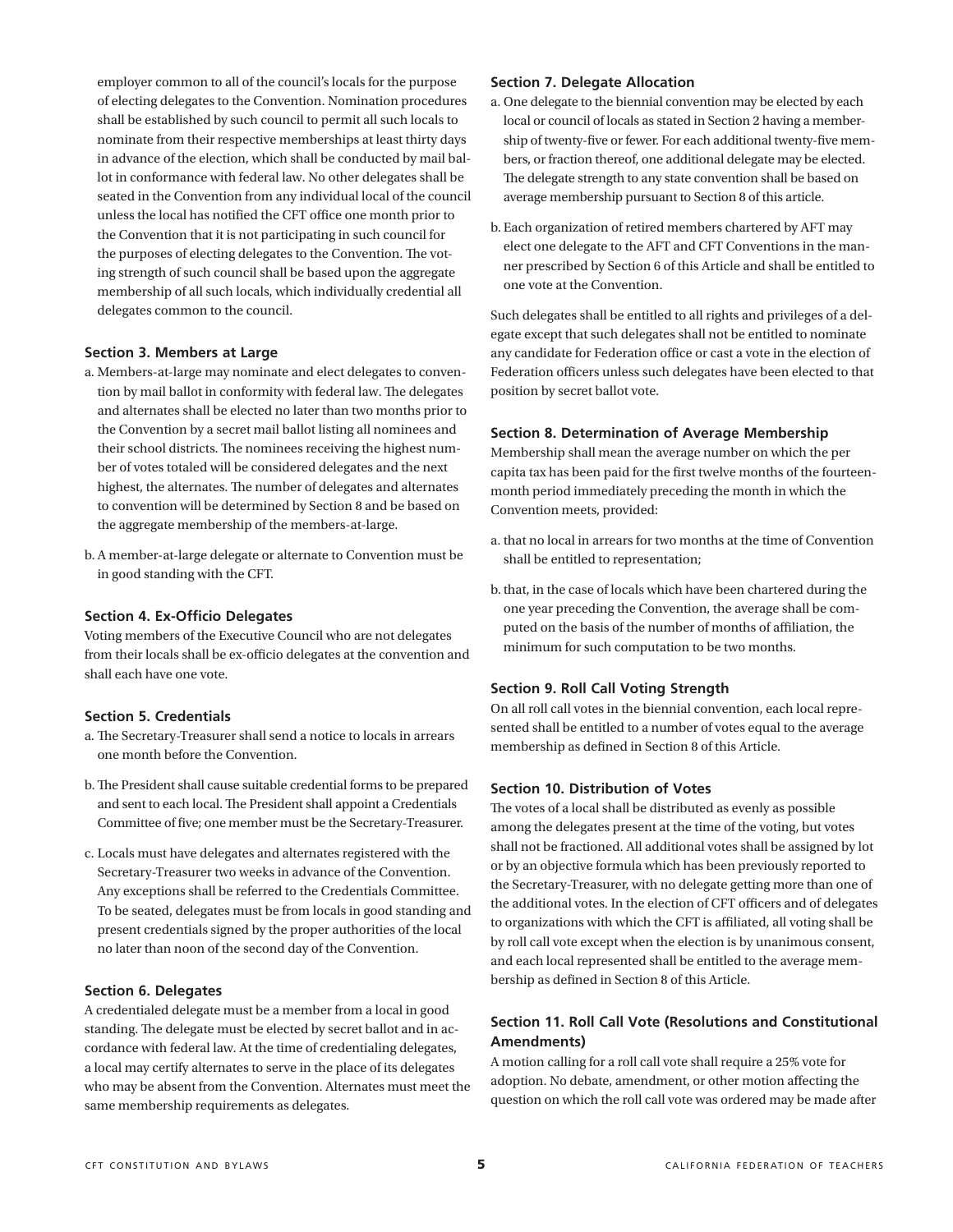a roll call has been ordered. The presiding officer of the Credentials Committee shall call the roll of locals entitled to vote. The Secretary shall record each vote as cast and may appoint other tellers to assist in recording and tabulating the votes. Every local shall be entitled to a number of votes equal to the average membership as defined in Section 8 of this Article. Any local, in order to cast its votes, must have a delegate or alternate present on the Convention floor. The ranking delegate shall report the vote of the local to the presiding officer of the Credentials Committee when called upon. After a roll call has been taken, the presiding officer shall call for the next item on the agenda, action on the pending motion being automatically postponed pending the tabulation of the vote. The results of the roll call vote shall be tabulated by the committee on credentials and reported to the Convention immediately upon completion of the tabulation according to the following procedure:

- a. The total vote shall be read;
- b. If any delegate challenges the vote of his/her local, the roll of delegates from that local shall be read, and each delegate shall rise as his/her name is called, announce his/her vote and state the number of votes he/she is casting;
- c. The report on the roll call vote shall then be revised to agree with the oral vote just taken;
- d. If any ten delegates request it, the vote by locals shall be posted;
- e. No adjournment shall take place until the results of the roll call vote have been announced.

#### **Section 12. Nominations and Election Procedures**

- a. **Nominations:** Nominations of CFT officers and delegates to the American Federation of Teachers convention and to the California Labor Federation convention shall be by an "announcement of candidacy form" signed by the candidate for office and presented to the Secretary-Treasurer not later than the time and date specified in the Convention rules for nominations and elections. The names of all announced candidates shall be read to the Convention. Nominations may be made from the floor. All floor nominees must immediately complete the "announcement of candidacy form." Nominations shall be declared closed by the presiding officer after asking for nominations from the floor three times for each office. An opportunity shall be given for any person nominated to decline.
- b. **Speeches**: Each candidate for president may have ten minutes for his/her campaign speech. Each candidate for Secretary-Treasurer may have five minutes for his/her campaign speech. Each candidate for Vice President or other office may have two minutes for a campaign speech. For the purpose of speeches each candidate shall be recognized in alphabetical order. Each candidate may designate an alternate speaker.
- c. **Elections:** Except when the election is by unanimous consent, the election shall be by roll call vote in accordance with the following procedures:
- 1) Balloting for the election of officers and delegates shall take place under supervision of the Elections Committee. No other official business shall be conducted during balloting. Only delegates who are officially seated may vote in the election.
- 2) The ballots shall be distributed to the ranking delegate of each delegation under the direction of the chair of the Elections Committee. (These ballots shall be prepared under the supervision of the Elections Committee). The ranking delegate shall equally distribute the votes among delegates representing themselves. No delegate shall have more than one vote more than each of the other delegates.
- 3) Each delegate voting shall enter on the ballot the number of the local, the delegate's printed full name, the number of votes to be cast, the actual vote, and shall sign the ballot.
- 4) Ballots shall be deposited in the ballot boxes not later than one hour following the opening of the polls. Ballots may be deposited by the ranking delegate or delegates may elect to deposit their own ballots.
- 5) After the polls have closed, the Elections Committee shall supervise the counting of the ballots. The tally sheet shall be certified as accurate and retained by an independent body designated by the Elections Committee. The chair of the Elections Committee shall report the results of the election to the Convention.
- 6) The independent body shall retain all ballots for two years. At the end of two years the Elections Committee shall destroy the ballots. A local may submit a resolution from the Executive Board to the President requesting a copy of all ballots cast by delegates of the local.

#### **Section 13. Alternates**

When a delegate leaves the Convention, his/her place in the Convention may be taken by an alternate, if any has been certified by the Credentials Committee as duly elected by the local and in the order as elected. No other transfer or substitution of voting rights is allowed.

#### **Section 14. Quorum**

Delegates representing a majority of all votes eligible to a biennial convention shall constitute a quorum.

#### **Section 15. Convention Resolutions**

a. Resolutions for the Convention may be introduced by locals, by the State Council, by the Executive Council, by CFT standing committees, by councils, or by convention committees. No resolution may be introduced later than six weeks prior to the opening of the Convention except by two-thirds vote of the Convention. Any resolution submitted by a local shall bear the signature of two elected officers of the local, certifying that the resolution was approved for submission to the Convention by the Executive Board or the membership of the local.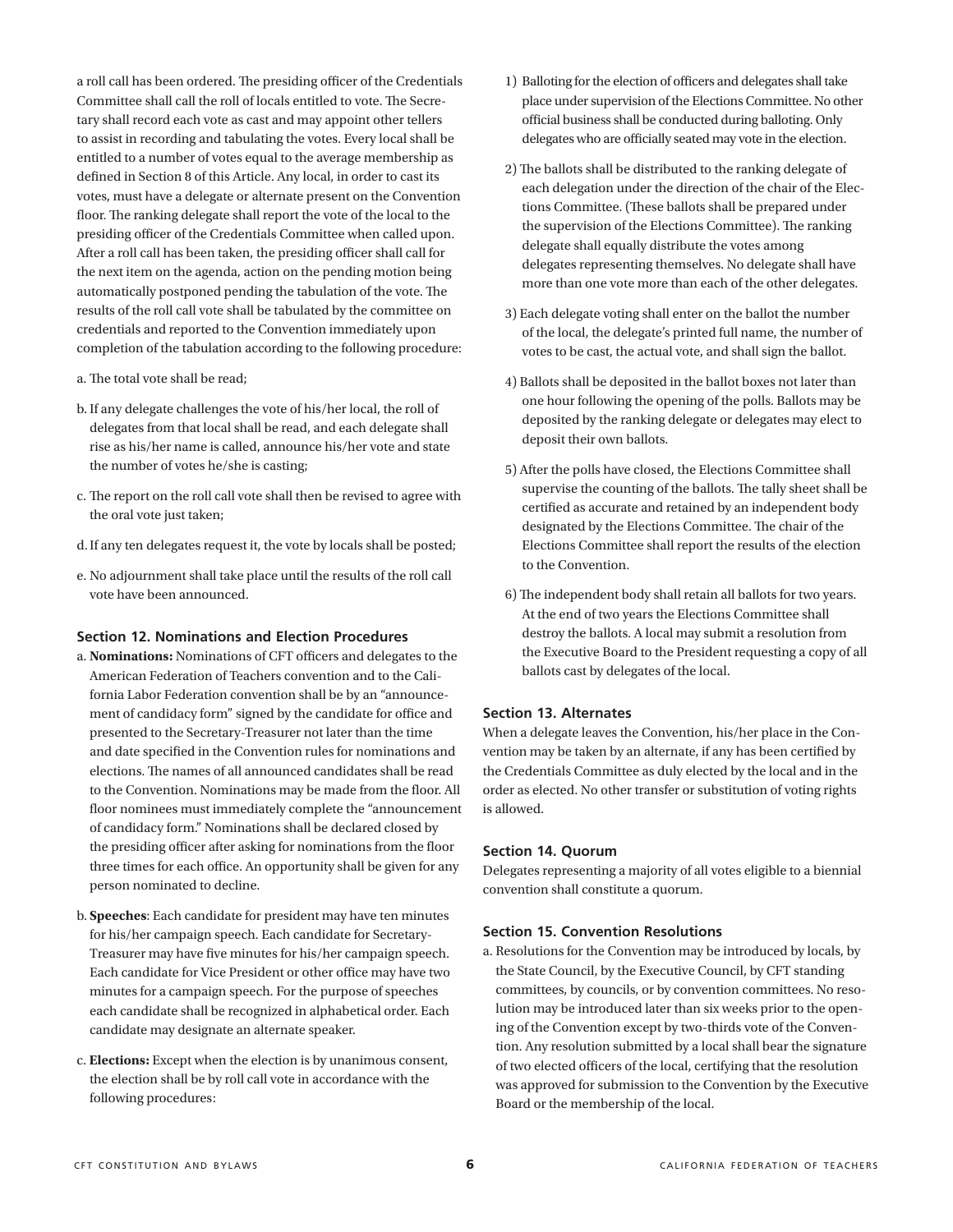- b. Any resolution passed by the convention requesting a donation of money by CFT to other organizations or causes shall only serve as a recommendation to the Executive Council. The Executive Council will review the available funds and determine the exact amount to be donated.
- c. Late Resolutions
	- 1) All resolutions not received in the office of the Secretary Treasurer six weeks prior to the opening of the convention, shall be considered late resolutions.
	- 2) Late resolutions must first be presented to the Chairperson of the Convention or designee and carry the signatures of at least 15 delegates, including the signatures of the ranking delegates from two or more locals.
	- 3) To be heard, late resolutions must be approved by a 2/3 vote of the convention delegates one general session prior to consideration. For consideration, late resolutions will be printed by CFT and available to all convention delegates.
	- 4) To be considered, late resolutions must address issues that because of timeliness could not have been dealt with through the resolutions process. Determination to be made by the Chairperson of the Convention or designee.
	- 5) Late resolutions not reviewed by a subcommittee shall be considered only after all subcommittee resolutions have been considered.
- d. Forwarding Resolutions

All resolutions not acted on by the Convention shall be forwarded to the Executive Council for disposition.

#### **Section 16. Convention Committees**

- a. Convention committee chairs and the members of the Constitution Committee shall be appointed by the President with the approval of the Executive Council. In appointing members of other convention committees the President shall give consideration to the expressed choices of delegates as indicated on their committee choice cards which are included with the Convention call. However, the President shall not be bound by the choice cards, but shall give equal weight and consideration to service on standing committees and to the proper balancing of committees. Members of CFT standing committees who are delegates shall be appointed to the corresponding convention committees in order to coordinate the work of the Convention committees and the CFT standing committees. Changes in assignments of delegates to committees shall be made only by the President or upon application. Such application shall include a written statement of the reason for desiring the change. No change shall be made after noon on the first full day of the Convention.
- b. A delegate interested in a specific problem or resolution shall have the opportunity to present his/her viewpoint to the appropriate committee at a time designated by the committee chairperson.
- c. Reports of convention committees shall be received at the time designated in the printed program or as designated by the Convention. Reports shall be made in the order assigned by the chairperson of the Convention Committee and the President.
- d. Debate in committees may be limited by a two-thirds vote of the committee.

# **ARTICLE II:** *Finance*

#### **Section 1. Per Capitas**

a. Per capita

- 1) Effective September 1, 2019, the per capitas for active members and non-member fee payers of the CFT will be \$526.14 (12 monthly payments of \$43.84) for regular rate members and regular rate agency fee non-members earning \$50,000 or more.
- 2) Effective September 1, 2020, the per capitas for active members and non-member fee payers of the CFT will be \$537.74 (12 monthly payments of \$44.81) for regular rate members and regular rate agency fee non-members earning \$50,000 or more.
- 3) Non-bargaining agent members and members-at-large: AFT/ CLF per capita tax plus 40% of CFT full-time per capita tax.
- 4) Any Special Assessments described in Article II, Section 6 are added to the per capita rates described in Section 1.
- b. Classes of Membership
	- 1) Locals may establish a class of members which shall consist of members whose salary is less than \$50,000. Such locals may pay per capita tax for those individuals at one half  $(1/2)$ the regular rate.
	- 2) Each local shall pay on behalf of members and agency fee non-members who receive less than \$15,490 per year at one-fourth (1/4) the rate in Article II, Section 1a. Effective September 1, 2011, this income threshold shall be increased on a yearly basis by a percentage equal to the public sector Employment Cost Index published by the U.S. Department of Labor.
	- 3) Each local shall pay on behalf of members and non-member fee payers who receive less than \$9,405 per year at oneeighth (1/8) the rate in Article II, Section 1a. Effective September 1, 2011, this income threshold shall be increased on a yearly basis by a percentage equal to the public sector Employment Cost Index published by the U.S. Department of Labor.
	- 4) Non-bargaining agent member and members-at-large dues shall be 40% of CFT per capitas as described in Article II, Section 1a and shall increase by the same amount as the AFT and California Labor Federation per capitas.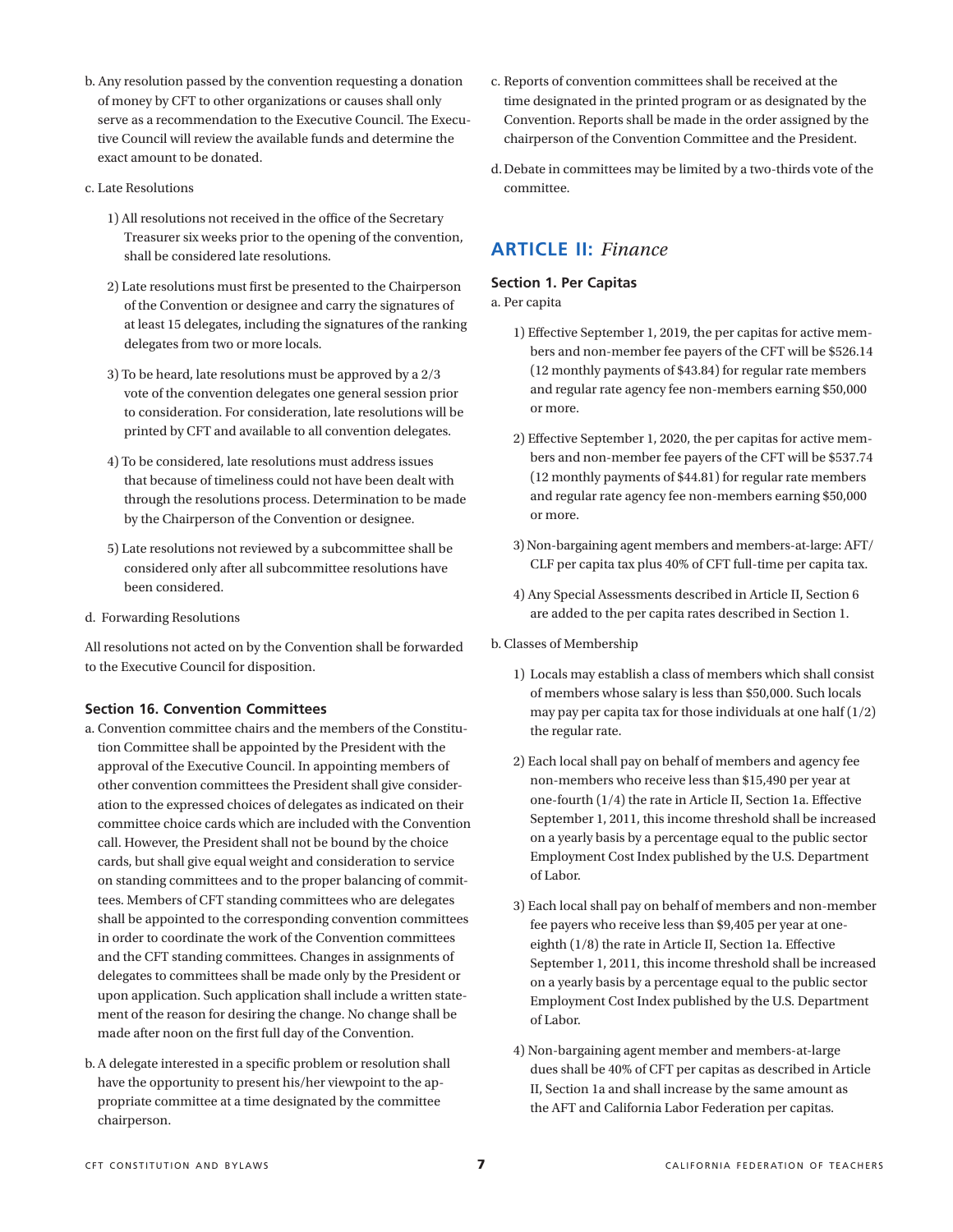The Executive Council shall determine dues for those members-at-large who pay agency fee to another organization. Provisions in Article II, Section 1b, 1), 2), and 3) of the By-Laws shall apply to non-bargaining agent members and members-at-large.

- 5) Laid-off employees or employees on unpaid leave: Such locals may pay per capita tax for such members at the rate of \$1 per month.
- 6) Newly organized locals, and units within locals, shall pay \$5 per member per month employed from the representation certification date until their first contract is ratified.
- c. Back per capitas will be paid at the per capita rate in effect when the debt is incurred.
- d. Sixty-five cents (\$0.65) or proportional share of each unit member's monthly per capita and sixty-five cents (\$0.65) or proportional share paid monthly for any persons in the bargaining unit on whose behalf agency fees are paid on a twelve month basis shall be placed in the CFT Legal Defense Fund. The CFT Legal Defense Fund shall be maintained as a revolving fund under the direction of the CFT Executive Council.
- e. Three dollars and sixty-five cents (\$3.65) or proportional share of each member's monthly per capita on a twelve-month basis shall be placed in the CFT COPE fund. The political fund shall be maintained as a revolving fund under the direction of the CFT COPE Executive Council. This fund shall be used for contributions to candidates for state or local office and/or for ballot propositions. Salaries and benefit costs for the employees of the CFT Political Department and other expenses related to political activities may also be paid from the CFT COPE fund. In order to increase CFT COPE funding, the state Convention may increase per capitas by a flat amount in excess of the percentage amount required to be voted on as a result of the calculation in Section 2.
- f. Twenty cents (\$0.20) or proportional share of each unit member's monthly per capita on a twelve-month basis shall be placed in the CFT Raoul Teilhet Scholarship Fund.
- g. Ten cents (\$0.10) or proportional share of each unit member's monthly per capita and ten cents (\$0.10) or proportional share paid monthly for any persons in the bargaining unit on whose behalf agency fees are paid shall be placed in the CFT Militancy Fund. The CFT Militancy Fund shall be maintained as a revolving fund under the direction of the CFT Executive Council. The Militancy Fund shall be used to help and defend persons who have been targeted or retaliated against by employers as a result of their CFT union activities and other similar purposes as determined by the Executive Council.
- h. Fifteen cents (\$0.15) or proportional share of each unit member's monthly per capita and fifteen cents (\$0.15) or proportional share paid monthly for any persons in the bargaining unit on whose behalf agency fees are paid shall be placed in the CFT

Educational Issues Fund. The Educational Issues Fund shall be maintained as a revolving fund under the direction of the CFT Executive Council. As determined by the Executive Council, the Educational Issues Fund shall be used to develop and publicize CFT positions of educational issues.

### **Section 2. Per Capita Calculations**

The per capitas for active members of the California Federation of Teachers will be adjusted each odd-numbered year with the approval of the state convention or in even-numbered years with the approval of the State Council by a percentage amount not to exceed the statewide percentage change in average salaries of all bargaining units. The annual percentage change in the per capitas will be calculated as follows:

- 1) First, the lowest salary step for full-time beginning employees will be added to the highest salary step for full-time employees, the highest step being one without a doctorate and without anniversary increments.
- 2) Second, the sum of these two salaries will then be divided by two, providing the average salary. These averages will be calculated for all districts having exclusive representatives affiliated with CFT. The salary schedules used will be those effective on December 1 of the current year.
- 3) The percentage change in average salary from December 1 of a current school year to December 1 of the next year will be calculated and applied to the regular rates above.
- 4) The Executive Council of the CFT will certify each year that the appropriate procedures have been used to calculate the CFT per capitas to be effective September 1 of that calendar year and make a recommendation to the state Convention or State Council.

#### **Section 3. Per Capita Reports**

a. Due Dates and Exceptions

- 1) Locals shall fill out and forward to the Secretary-Treasurer, on or before the 15th day of each month, a report for all members in good standing and agency fee payers in the local on the last day of the prior month, together with all per capita taxes due to the California Federation of Teachers. This monthly report shall be made on the forms furnished for that purpose.
- 2) Exceptions to the due date may be granted to a local or council of locals by a majority vote of the CFT Executive Council after receipt of a written request that justifies such an exception.
- b. Alternate Method for Locals Representing Day-to-Day Employees
	- 1) Locals or councils of locals may fill out on or before the 15th of January, and on or before the 15th of July, an estimate for the total number of days to be worked by day-to-day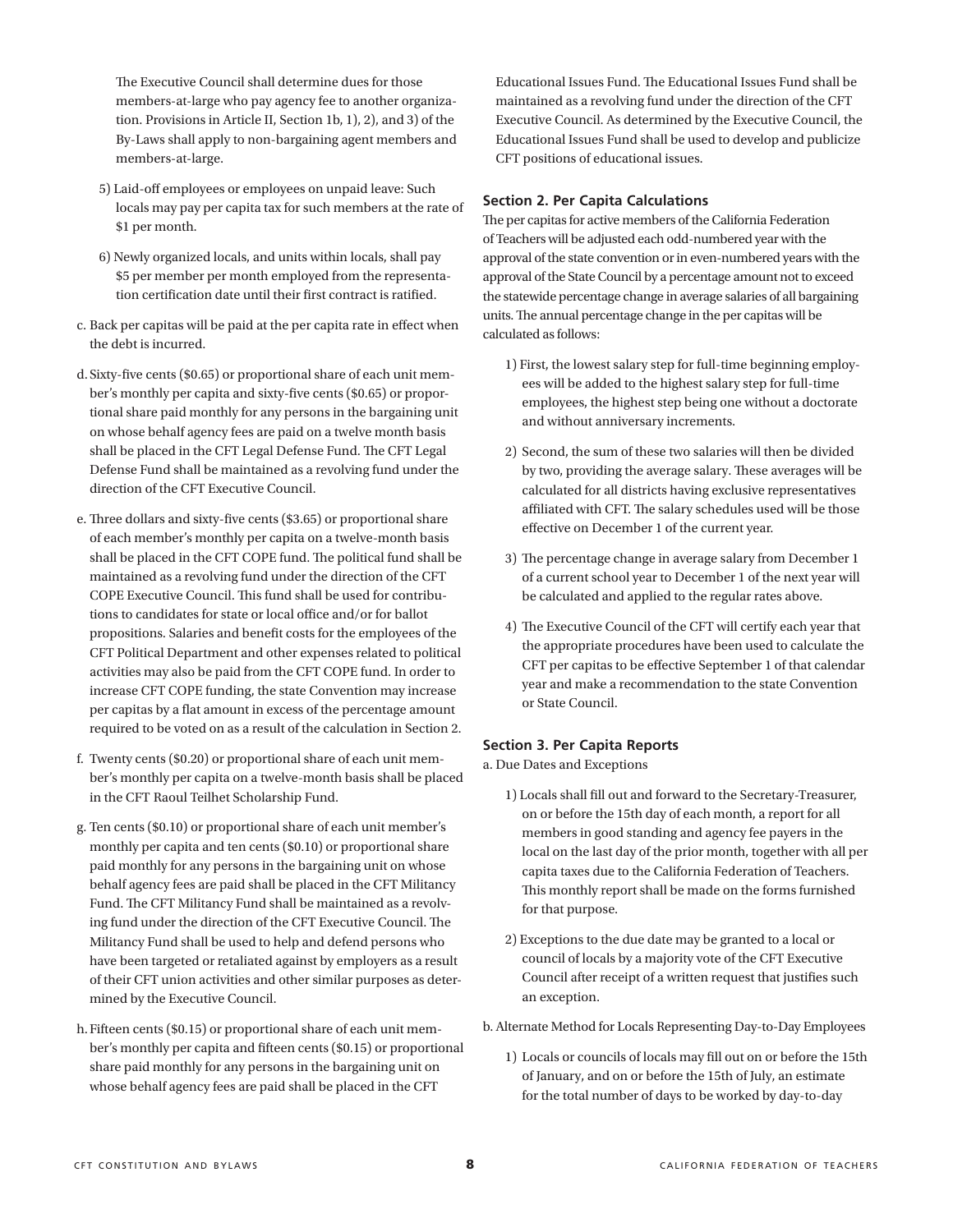employees (such as substitute teachers) in the succeeding six-month period, and the aggregate number of full-time equivalent positions that represents in the appropriate dues category based on yearly pay for a day-to-day employee working 180 days a year. The local shall pay per capita taxes based on the estimated number of days to be worked during the time period divided by 180 in the dues category based on the expected annual pay of a day-to-day employee working 180 days in a year. The local shall subtract from such payment any assessments automatically remitted to CFT through AFT in the estimate period.

2) At the date of the succeeding estimate period, the local or council of locals shall submit a report of the actual number of days worked by day-to-day employees in the preceding period and either submit an additional amount of per capita tax to CFT based on underestimation, or subtract the overestimated amount from the following six-month estimated per capita tax.

#### **Section 4. Student Members**

Where a local affiliated with the AFT and the CFT exists in or near a public or private high school, college, university, or other postsecondary educational institution in California, that local may accept prospective educators as AFT and CFT student members. No CFT per capita tax shall be collected for student members. Annual dues of \$5 per year shall be paid directly to the national AFT office by the local for each student member. Student members shall only have visitor privileges at CFT conventions. A prospective educator may also be accepted as a CFT member-at-large.

#### **Section 5. Per Capita Delinquency**

- a. Unless a different due date has been approved by the Executive Council, a local's monthly per capita tax is due on or before the 15th day following that month except as specified in Sections 3.a. and 3.b. above. When a local is two months in arrears, its president and treasurer shall be notified by the CFT Secretary-Treasurer. For example, January per capitas not received by April 15th will be considered two months in arrears.
- b. When a local is three months in arrears, it shall be considered in bad standing and lose voting privileges. A local in bad standing shall be ineligible to participate in the CFT Legal Defense grant and COPE programs. The members of a local in bad standing will lose eligibility for participation in the CFT scholarship program. When a local is three months in arrears, its Executive Council shall be notified by the CFT Secretary-Treasurer by certified mail. For example, January per capitas not received by May 15th will be considered three months in arrears.
- c. A local that is more than three months in arrears shall pay interest on all monies owed in excess of three months' per capita. The rate of interest shall be at the rate then paid or payable for borrowed funds by the CFT, unless the Executive Council by
- a two-thirds vote shall decide to waive the interest provision where there is substantial justification.
- d. When a local is four months in arrears, it shall be suspended and may be reinstated by a vote of the Executive Council upon payment of back per capitas and interest. A local that the Executive Council refuses to reinstate shall have the right to appeal to the next State Council or Convention. When a local is four months in arrears, its members shall be notified by the CFT Secretary Treasurer. For example, January per capitas not received by June 15th will be considered four months in arrears.

#### **Section 6. Special Assessments**

Special Assessments may be levied by two-thirds vote at the state Convention or by the Executive Council. All provisions of Article II, Section 1 shall apply to special assessments.

- a. Effective September 1, 2010, two dollars (\$2.00) or proportional share of each unit member's monthly per capita on a twelvemonth basis shall be separately assessed and directly placed into the CFT COPE fund. Proceeds from this assessment shall be designated as the "Fund for California's Future" and shall be maintained as a revolving fund under the direction of the CFT COPE Executive Council. This assessment will continue until rescinded by a two-thirds vote at the Convention or by the Executive Council.
- b. Effective April 1, 2018, and ending August 31, 2020, two dollars (\$2.00) or proportional share of each unit member's monthly per capita on a twelve-month basis shall be separately assessed. This special assessment may be rescinded by a two-thirds vote at the Convention or by a majority vote of the Executive Council.
	- 1) \$1.00 of this special assessment shall be directly placed into the CFT Legal Advocacy and Fight Back Fund. The CFT Legal Advocacy and Fight Back Fund shall be used for proactive and defensive CFT statewide legal actions and shall be maintained as a revolving fund under the direction of the CFT Executive Council. The Secretary Treasurer will provide reports of the CFT Legal Advocacy and Fight Back Fund at each Executive Council and State Council meeting.
	- 2) \$1.00 of this special assessment shall be placed into the Strategic Organizing Fund. The Strategic Organizing Fund shall be used for internal and external organizing and shall be maintained as a revolving fund under the direction of the CFT Executive Council.

#### **Section 7. Staff Funding Program**

a. The purpose of the CFT Staff Funding Program is to reimburse those locals that have paid for professional staff in order to minimize the use of CFT field representatives for negotiations, grievances, or other locally specific services. All other general CFT services such as training, publications, member database management, research, communications assistance, legal defense grants, governmental relations, etc. are available to all CFT locals.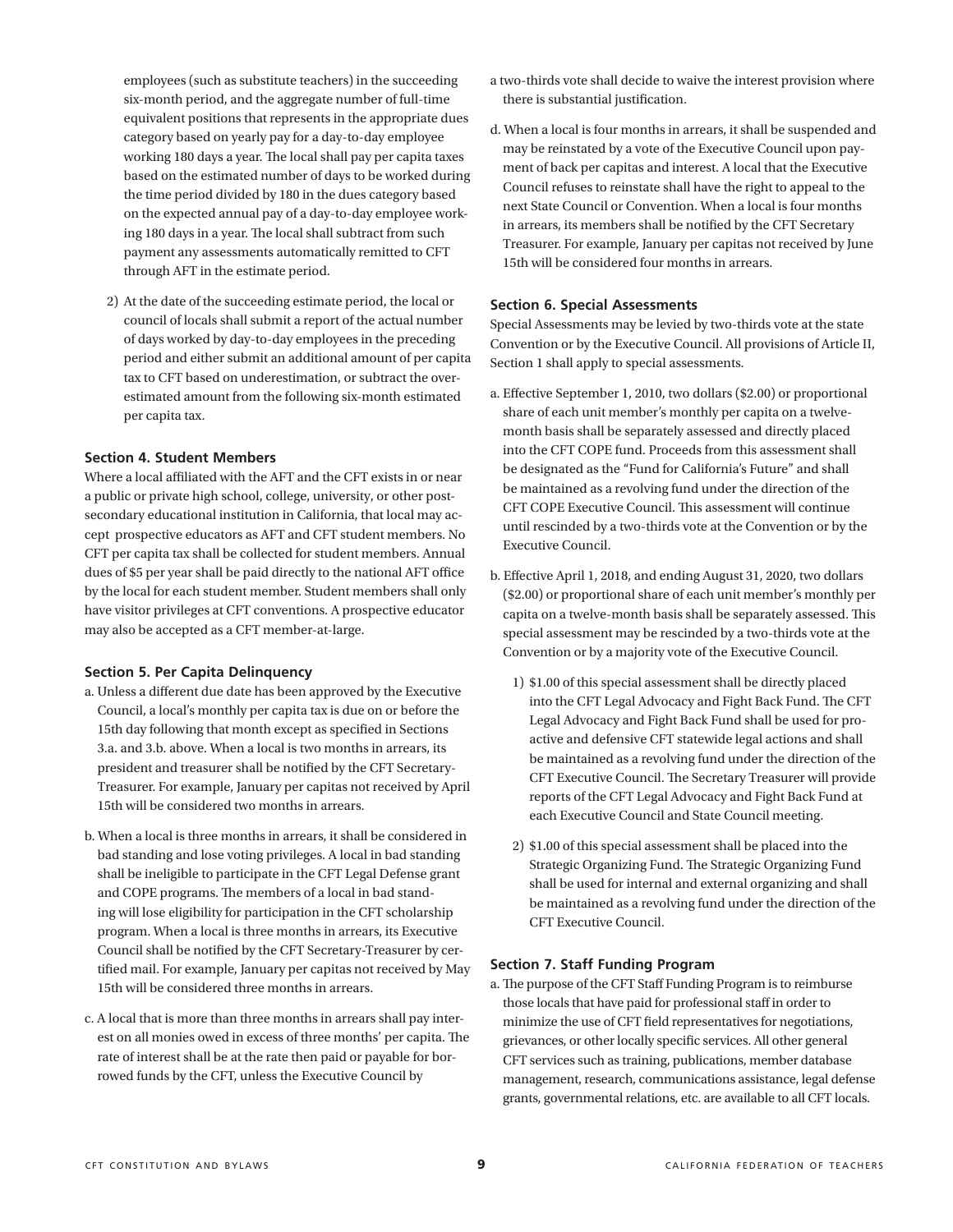b. Upon application to the CFT, on or before September 1 preceding the CFT budget year for which the staff funding program is to commence, any local or council of locals that directly employs and compensates or pays out of local funds for reassigned time for one or more professional staff persons shall receive, after payment of monthly per capitas, a payment for staff funding assistance from the CFT equal to the following formula:

#### 1) **Staff Funding Base**

- a. Effective September 2019, the Staff Funding Base shall be \$19.70.
- b. Effective September 2020, the Staff Funding Base shall be \$20.13.
- 2) **Unit size 1000 or fewer**: Locals and councils of locals with a total unit or units of 1000 or fewer shall receive a staff funding program from the CFT equal to seventy percent (70%) of Staff Funding Base of the full-time equivalency (FTE) of per capitas paid to the CFT by the local or council of locals on a monthly basis.
- 3) **Unit size above 1000**: Locals and councils of locals with a total unit or units above 1000 shall receive a staff funding program from the CFT equal to sixty percent (60%) of Staff Funding Base of the FTE of per capitas paid to the CFT by the local or council of locals on a monthly basis.
- 4) All locals and councils of locals that have non-certificated employees in their unit or are a unit of classified employees and that qualify for the CFT Staff Funding Program, shall receive staff funding from the CFT equal to seventy percent (70%) of Staff Funding Base of the FTE of per capitas paid for non-certificated employees of the unit.
- c. Effective upon adoption of this provision, the base on the Staff Funding Program shall be automatically adjusted on September 1 of each year by the percentage increase in per capitas as set forth in Section 2 of this article unless the base is adjusted by a different amount by a vote of the convention or State Council. Action to limit the base of the staff funding program cannot be taken in successive years.
- d. Locals and councils of locals that employ part-time professional staff persons shall receive corresponding percentages of the staff funding formula specified in Article II, Section 7b 1), 2), and 3) of the By-Laws on a monthly basis. The staff funding formula per capita base specified in this section shall not include the CFT Legal Defense Fund or the COPE contributions (Article II, Section 1, d and e, By-Laws).
- e. Locals and councils of locals staff working on employer paid release time shall not be covered by the provisions of Article II, Section 7b, 1), 2), and 3) of the By-Laws.
- f. Conditions of Employment of Formula-funded Staff
	- 1) Professional staff who are directly employed or for whom reassigned time is purchased by the local would generally be expected to perform some of the following services provided

by a CFT Field Representative with some assistance from the field representative as needed including but not limited to:

- a. Designing and running internal membership drives and agency fee campaigns.
- b. Designing basic flyers and writing basic campaign literature.
- c. Designing and conducting contract surveys.
- d. Writing contract language.
- e. Negotiating collective bargaining contracts using traditional and non-traditional formats and models.
- f. Analyzing budgets (with some assistance from the CFT Research Department).
- g. Filing grievances and unfair labor practice charges, representing members at hearings, with assistance from legal counsel, as necessary.
- h. Assisting in get-out-the vote and related political activities.
- i. Assisting locals in compliance with national and state affiliate constitutional obligations.
- j. Troubleshooting, brainstorming and assisting the local in day-to-day activities
- k. Advising the local on grievances, arbitrations, negotiations, budgets and concerted activities.
- l. Conducting training sessions for the local members.
- 2) The salary rate of any professional staff person provided for in this section shall not be less than the minimum compensation of the full-time employees he/she represents. The salary rate of any professional staff person representing only part-time employees shall not be less than the minimum compensation of the employees he/she represents. The professional staff person shall receive step increases comparable to and on the same timeline as those employees the staff person represents. Locals shall also provide salary column and step advancement to professional staff persons for job-related experience and training.
- 3) The contributions of the local toward employee benefits and other conditions of employment for directly employed professional staff persons shall be at least comparable to those of the full-time employees he/she represents. The contributions of the local toward employee benefits and other conditions of employment for any directly employed professional staff person representing only part-time employees shall be at least comparable to the employees he/she represents. When any professional staff person is hired on a less than full-time basis, he/she will receive the pro-rata salary and benefits of the corresponding full-time position.
- 4) The conditions of employment of the professional staff person shall be put to writing in the form of a mutually agreeable contract. The CFT and CFT locals shall seek to provide formula-funded professional staff a group benefits program that includes medical, dental, vision, long-term disability, and retirement benefits.